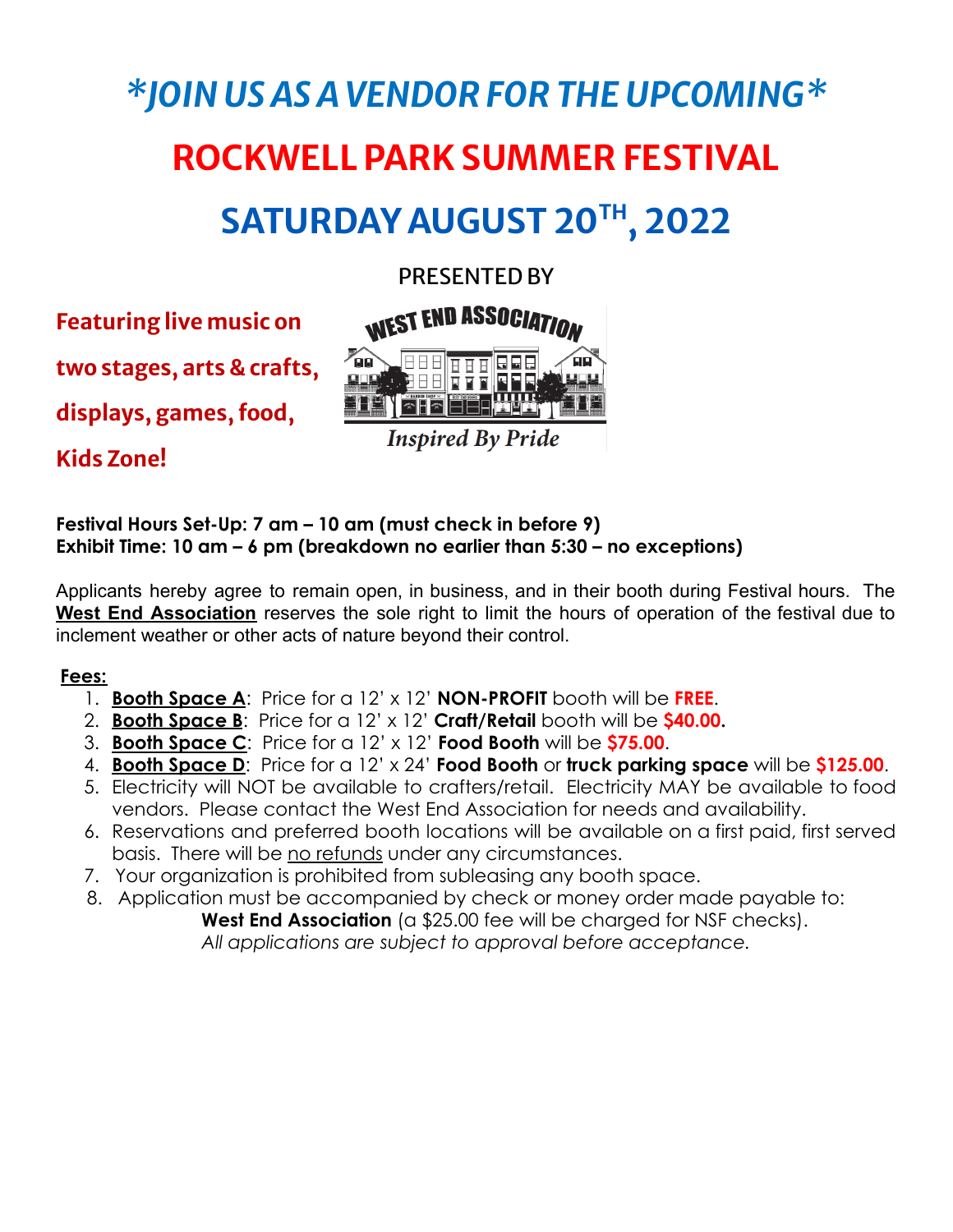# **Requirements:**

1. The Connecticut Department of Revenue Services requires you to obtain a Sales & Use Permit if you will be selling at the event. You must display it prominently at your booth. For more information, please visit [www.ct.gov/drs](http://www.ct.gov/drs)

2. All vendors are responsible for supplying, setting up and removing all equipment, tables, chairs, canopy, and goods.

# **FOOD VENDORS ONLY**

3. Permits are required for vendors who prepare food on site (no permit required for pre-packaged items). You MUST contact the Bristol/Burlington Health District at 860-584-7682 or [www.bbhd.org](http://www.bbhd.org). 4. Two Certificates of Liability Insurance are required with the following named as additional insured and certificate holders: West End Association, **PO Box 2844,** Bristol, CT 06011 AND the City of Bristol Parks and Recreation Department, 2nd Floor, City Hall, 111 North Main St., Bristol, CT 06010. 5. West End Association reserves the right to limit types of food sold.

# **Display, Refuse & Sanitation:**

- 1. All booth spaces must be kept clean during the Festival and after tear down.
	- Trash must be discarded in an assigned area by YOU.
- 2. For safety purposes, your Organization is responsible for covering exposed cords, etc.

The **Rockwell Park Summer Festival** will not be responsible for loss or damage to your property during show hours. Your Organization assumes all risks and liabilities

3. Portable restrooms will be on-site.

4. All information shall be of family nature and non-offensive. The chairperson of the vendor committee shall have complete discretion as to what is sale-able and anything deemed not so shall be removed immediately. Prohibited items include, but are not limited to: switch blades, long/short knives, poppers, cap guns, smoke bombs, stink bombs, fireworks, stretch bottles, explosives, sticky string, drug paraphernalia, tobacco products, alcoholic beverages.

#### **Children's Activities**:

- 1. Activity and cost (if any) must be submitted on the contract below for approval
- 2. Items used must not be of a dangerous nature. The use of sharp objects is prohibited.

# **Check In & Parking**: (Please see attached map for more information)

Stop to check in and receive your space assignment. A volunteer in a lime green shirt will direct you to your booth space. You will receive a single parking pass upon arrival for the designated reserved parking area. Limited reserved handicapped parking is available upon request and must be pre- reserved.

- 1. NON-PROFIT, CRAFTS & RETAIL VENDORS**: Enter the Park via Dutton Road**
- 2. ON-SITE FOOD VENDORS: **Enter the Park via Steele Road.**

#### **Please write legibly:**

Organization Name: Tax ID Number: